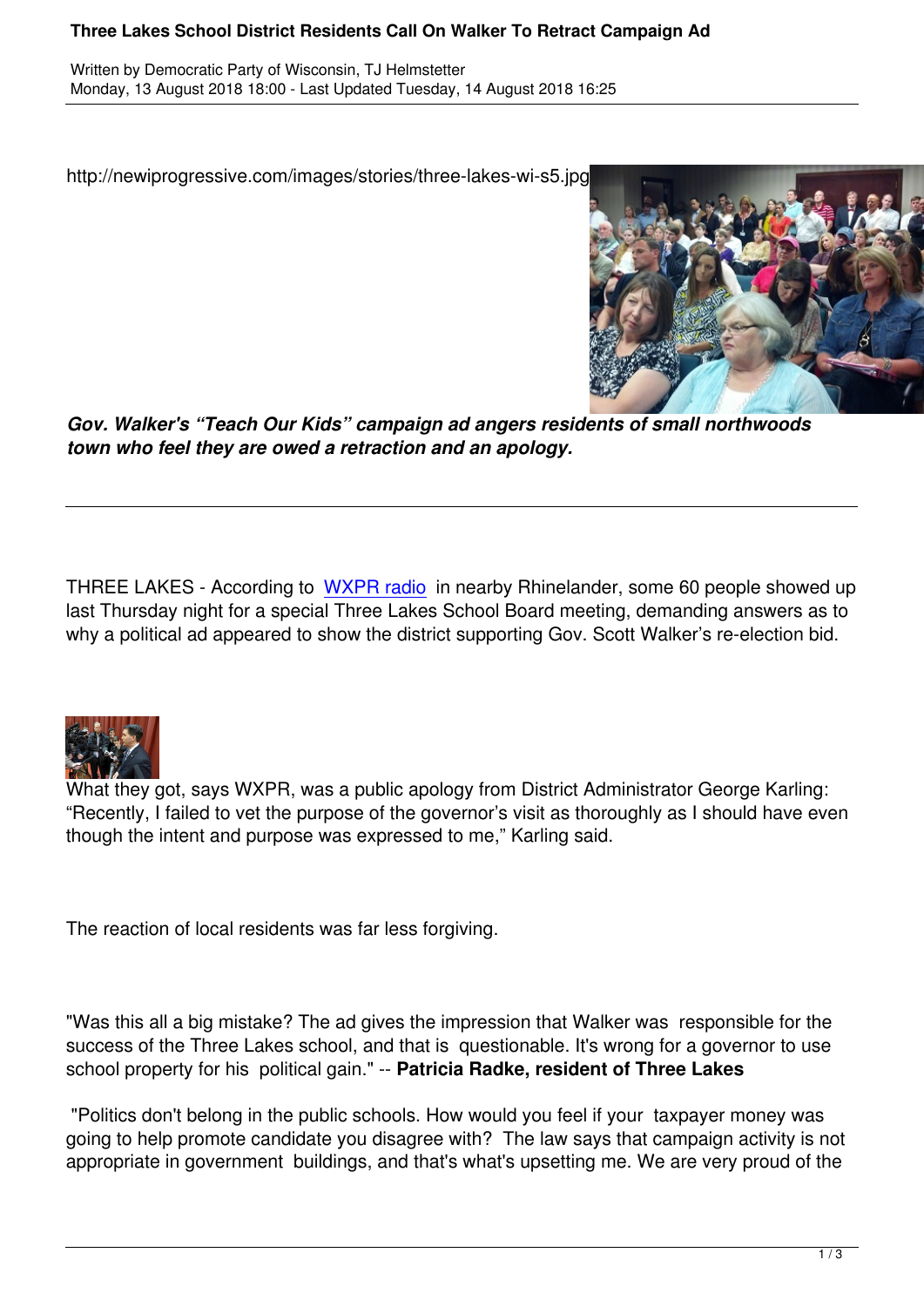school district, our kids went there, and it's not that we don't want the good aspects of the school to be promoted. It's just not ethical to do a campaign ad." -- **Deana Bigley, resident of Sugar Camp** 

 "I find it highly offensive that a school board member would try to speak on behalf of the entire community in the ad. We're very proud of that Fab Lab. What we didn't like was that it was being used to support Governor Walker, when we are asked to pass referendums to keep our schools open. It wasn't the governor's money, it was taxpayer money. We are underfunded and Walker gives very little back into the schools." -- **John Bigley, resident of Sugar Camp** 

 "People have very short memories. it was only 9 months that the \$15 million bond issue was on the ballot. it passed with flying colors, it wasn't even close. but nobody that I'm aware of remembers Scott Walker coming to Three Lakes to offer to help bail out the school. He wasn't here, it was the voters in the district that helped bail out Three Lakes school district. We are owed a retraction and an apology that is shared statewide. The ad was viewed statewide and so should the retraction." -- **Gretchen Hoover, resident of Sugar Camp**

 "It's presumptuous to assume that everyone in the district supports the governor. I was offended. Organizations like school boards are not supposed to be partisan. It's not enough to stop running the ad, it needs to be made clear that the ad misstated the district's position. We need to get a full retraction." -- **Kathy Noel, resident of Sugar Camp.**

The ad is presented below .

So, as of the weekend, Walker remained in hot water with the residents of the Three Lakes School district, which said the ad should be pulled. But "no word" came from Walker if it actually would be.

Several key points remain:

 - Because of a partisan political decision by a rogue administrator, Three Lakes School District allowed Scott Walker to use school resources and staff members to film a  $\qquad \qquad \text{campa}$ ign ad .

Board members were informed Walker would be visiting the school, but were not informed it was to film a campaign ad.